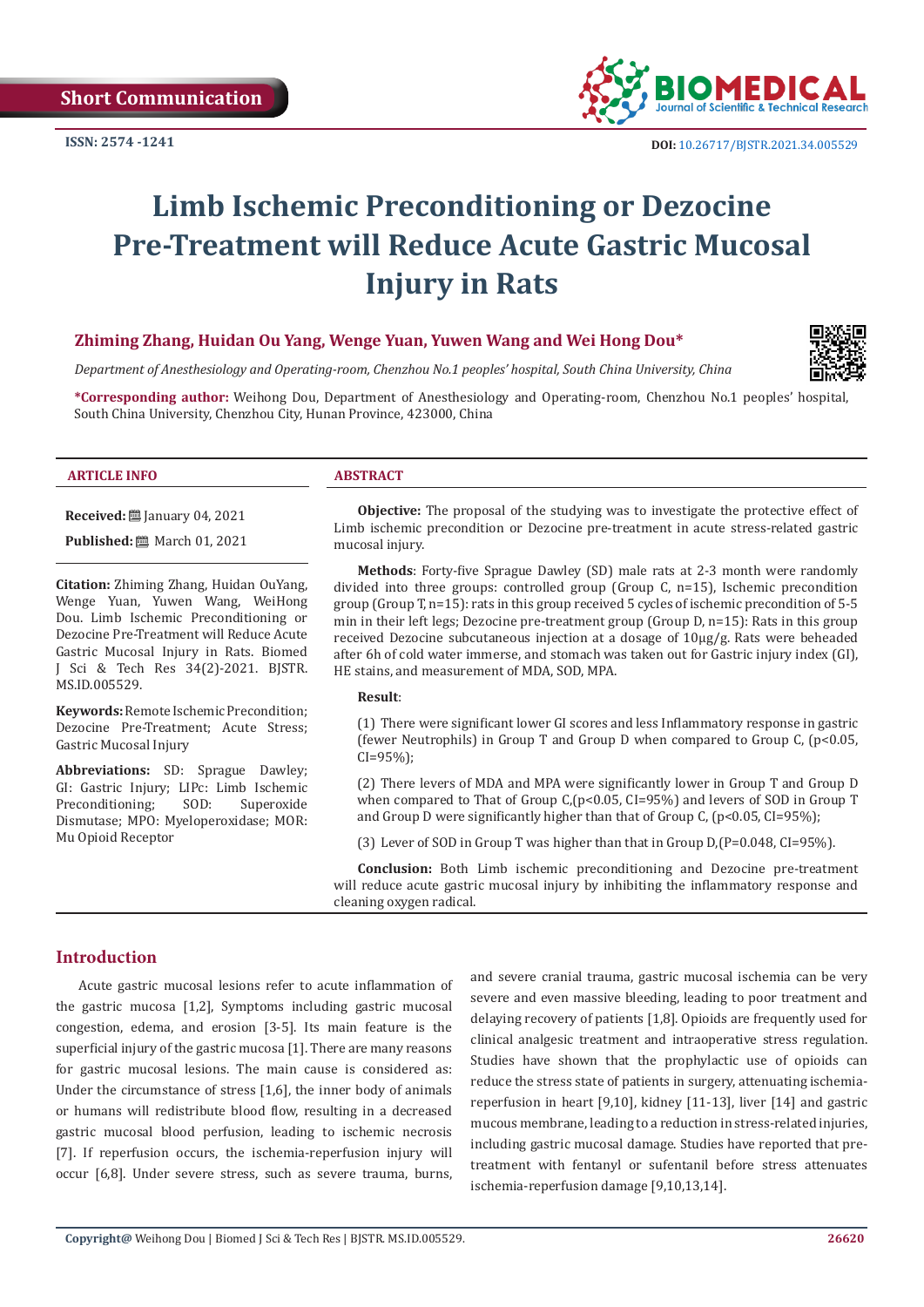Among them, K opioid receptors may have an important role. Dezocine, a weak agonist of u opioid receptors and a strong agonist of K opioid receptors, is used prophylactically before stress or has some effect in preventing cerebral ischemia-reperfusion [15]. Studies also have found that by short-term ischemia-reperfusion treatment of organs or tissues far away from the target organ [16,17], the same protective effect as the direct pre-treatment of the target organ can be achieved. A series of studies have shown that the ischemic preconditioning of the distal limbs has a certain protective effect on the distal organs, such as heart [18], lung, liver, kidney [19], and brain [18,20,21]. The main mechanism of the protective effect of Limb ischemic preconditioning (LIPc) may include improving liver energy metabolism and microcirculation, reducing free radical production, inhibiting the activation of inflammatory cells and apoptosis, and inducing the release of endogenous protective substances [8,12,14,22,23]. We speculate that LIPc can also have some protective effects on acute gastric mucosal lesions. In this article, We designed a comparison between LIPc and Dezocine Pre-treatment in rats to observe their protective effects on gastric mucosa under acute stress.

# **Materials and Methods**

#### **Grouping**

After the approval of the Animal Ethics Committee in our hospital. 45 clean Sprague Dawley (SD) male rats at age 2-3 month were randomly assigned to the control group (group C, n=15), the ischemia-reperfusion group (group T, n=15) and the Dezocine pretreatment group (Group D, n=15).

## **Limb Ischemic Preconditioning**

Rats are induced with isoflurane inhalation and continue to inhale 2% to maintain anesthesia. The rat was fixed to a self-made rat holder with four limbs fully stretched the root of the right thigh was tied with a bandage until the femoral artery pulsation disappeared (blood flow was blocked) and the sole of the foot showed ischemic signs. After blood flow was blocked for 5min, a bandage was release for 5min, one block time and one release time was considered as one cycle of LIPc. LIPc was performed when the rat was anaesthetized.

## **Dezocine Pre-Treatment**

After rat shoulder was picked up by index finger and thumb grasping and alcohol disinfected the rat shoulder skin three times, 10 µg/g of dezocine was injected into the skin base using a 25g injection needle. After the injection was finished, the kneading was lightly pressed to make the group mark and placed inside a ventilated cage. And they were Waiting for the next operation.

#### **Acute Stress Model**

All the pre-treated rat as inducing with isoflurane in isoflurane inhale jam. After induced, the rat was fixed to a self-made moveable rats' holder with four limbs stretched. After the rat was fully recovered from Isoflurane, it was immersed into a 4 degrees Celsius water tank with the water level to the rat neck for 6 h and then taken out.

## **Samples Collection**

The rats were killed by decapitation, the abdominal cavity was opened, and the stomach was taken out. The stomach was cut along the greater curvature of the stomach and then laid flat, washed with cold saline, and the gastric mucosa was observed under a 10x microscope. Assessing gastric mucosal injury index (GI) according to Guth standard [24]: spotting bleeding point 1 point, erosion 1cm 2 points, erosion 1~2cm 3 points, erosion 2~3cm 4 points, erosion 3cm 5 points, 2mm width Score 2, all scores are added up as GI score. After GI scored, a soy-sized stomach tissue was fixed in 4% neutral formaldehyde, embedded in paraffin, and stained with (Hematoxylin and Eosin) HE, and then histological examination was performed. Malondialdehyde (MDA), Superoxide Dismutase (SOD) and Myeloperoxidase (MPO) were measured by the colorimetric method with analysis kits (Jiancheng, Nanjing, China).

## **Statistics Analysis**

GraphPad Prism 8(San Diego, CA, USA) was selected as statistical analysis software. GI scores were presented as Median (range), MDA, SOD and MPO were presented as Mean ± SD. Oneway ANOVA test was used for data conforming to the normal distribution, while the Nonparametric (Mann-Whitney) test is used for non-normally distributed data. P<0.05, CI=95% was considered statistically significant.

# **Result**

All the animals were beheaded with a sharp knife after isoflurane inhaled, all data was collected follow the plan following the research flow chart, see Figure 1. There was no significant difference between 3 groups at Ages and Weights.

# **Histological Examination**

More bleeding points can be noticed with bare eyes in Group C when compared to that in Group T and Group D, showing in Figures 2A-2D. GI scores under 100X microscope in group C is  $(10.68 \pm$ 4.87), which is significantly higher than that in Group T  $(5.8 \pm 2.21)$ , and Group D (5.6  $\pm$  2.19), P<0.05, CI=95%, showing in Figure 2E. More Neutrophils can be sighed in HE stained slice, showing in Figures 2D-2J.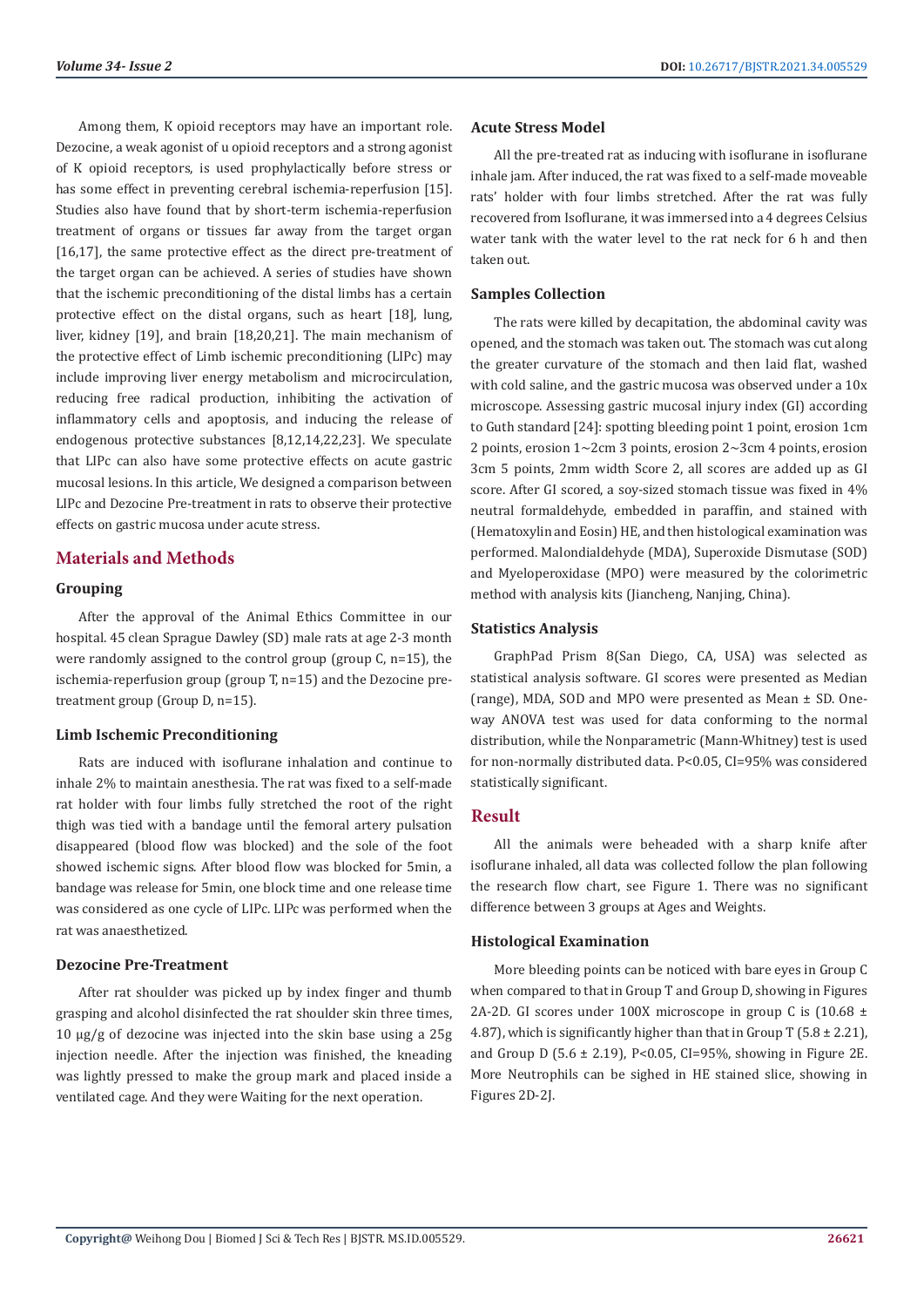

## **Figure 1:** Research flow chart.

GI; Mucosal Injury Index; MDA: Malondialdehyd; SOD: Superoxide Dismutase; MPA: Myeloperoxidase



**Figure 2:** Histological examination of gastric tissue and laboratory test results.

A, B, C showing the gastric mucosal pathological changes under bare eyes, A Group C, B Group T, C group D, respectively. E, F, G showing the pathological difference under 100x microscope with HE stain in Group C, Group T and Group D, respectively. Compared with D, gastric mucosal morphology was more intact with fewer neutrophils in E, F. GI; Mucosal Injury Index; MDA: Malondialdehyd; SOD: Superoxide Dismutase; MPA: Myeloperoxidase; \*P<0.05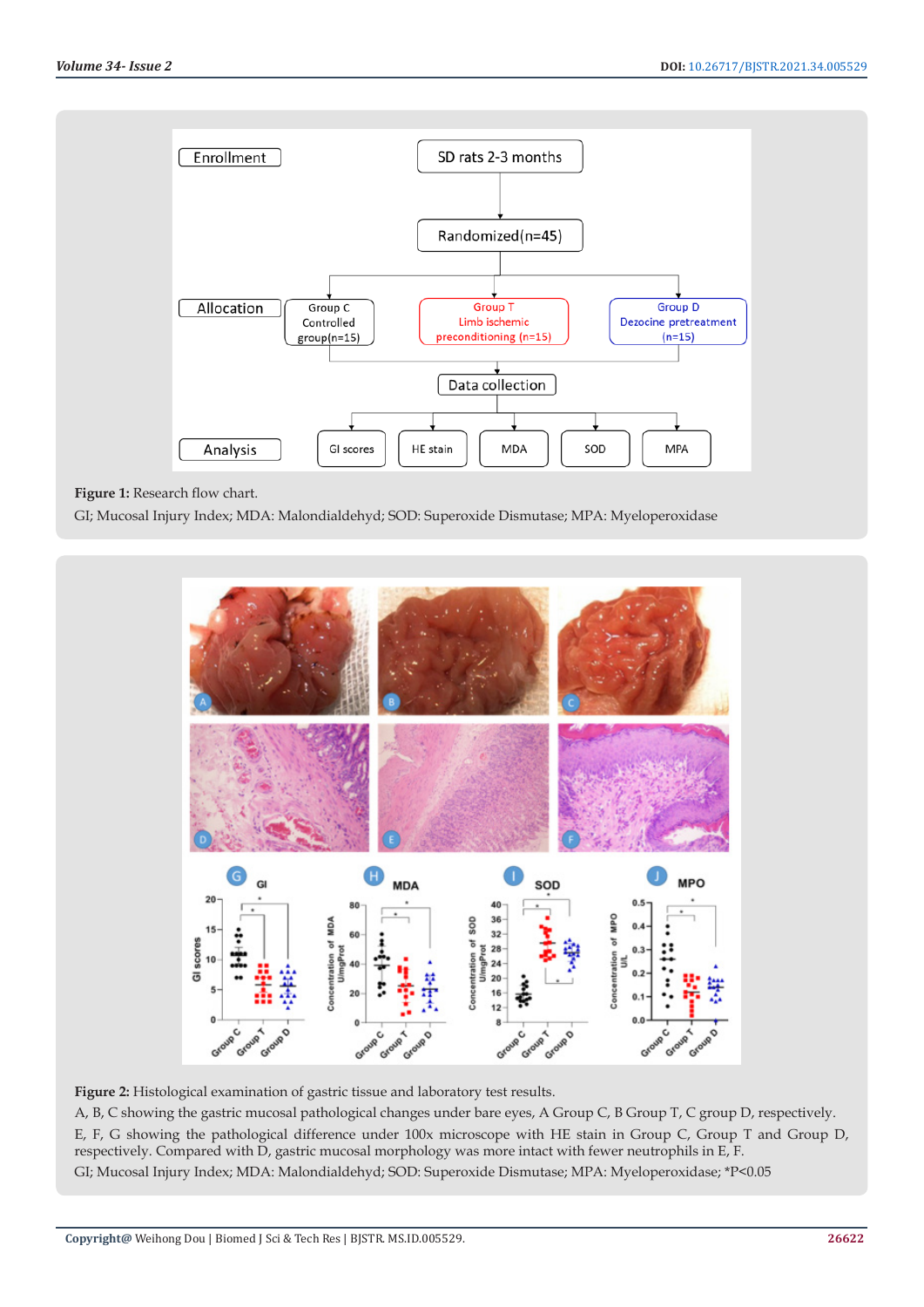#### **Laboratory Test Results**

With the precondition or pre-treatment of limb ischemic and Dezocine, there was a significantly lower lever of MDA and MPA in Group T and Group D, (P<0.05 CI=95%), respectively. At the same time, compared to Group D, but no significant difference can be found between Group T and Group D. On the other hand, SOD in Group T and Group D was significantly higher than that in Group C, (P<0.05 CI=95%), However, Group T showed a higher level of SOD when compare to Group D, (P=0.048, CI=95%).

# **Discussion**

The results of our research showed that limb ischemic precondition and dezocine pre-treatment can all had the potential of gastric mucosal lesions under acute stress, evidence including less bleeding point, Lower GI scores and less the inflammatory response around gastric mucosal. Research showed that remote ischemic precondition was a promising method for protecting organ Ischemia-reperfusion of many surgery, including cardiac surgery, liver surgery, esophagectomy, kidney transplanting, etc. [16-21,25]. In cardiac surgery and advocating its practicing in regular clinical activity [26]. Gastric mucosal was vulnerable to acute stress, such as cold water immersed for a long time(>2h). research also show that remote precondition can have some effect on Gastric Mucosal. In this study, the low limb was selected as the remote ischemic precondition site because of its maneuverability in rats. In this study, after 5 cycle of LIPc, it shows promising protection of gastric mucosal.

Opioids were reported of having gastric mucosal in acute stress by several pieces of research [9,11-13]. The drugs including morphine, fentanyl and sufentanil. Mu opioid receptor (MOR) playing some roles in the protective effect [9-11,13], while k opioids receptor could play a more important role in the gastrointestinal system [27]. Dezocine was reported as weak MOR agonists and a potent KOR agonists [15,28,29], which could be a better choice after gastrointestinal surgery in postoperative analgesia [30]. Results in this study showed that: Dezocine could also have an effective gastric mucosal protection under acute stress, similar to LIPc in GI, MDA and MPA, but lower SOD lever (P=0.048, CI=95%). This may relate to the pathway of these two methods: LIPc was evoking the potential anti-ischemia-reperfusion effects by increasing protective substance release by local tissues [26]. In comparison, opioids were protecting gastric mucosal of stress by Inhibiting of sympathetic nervous system [30].

The study's limitation includes no dose-effect relationship of dezocine and not the cycle-effect relationship of LIPc in gastric mucosal protection. More evidence could be introduced in further research could explain the mechanism of these two methods in gastric mucosal protection.

# **Conclusion**

Both Lamp ischemic precondition in 5-5 min 5 cycles and dezocine pre-treatment can reduce acute gastric mucosal injury in rats.

# **Funding and Acknowledgement**

This studying was funding by the following grant: Hunan Science and Technology Plan Project: 2019JJ40010, Chenzhou Science and Technology Plan Project:CZ2014018 and Chenzhou No.1 People's Hospital Scientific research project: N2014-012.

## **Conflicts of Interest**

No conflicts of interest need to be declared.

#### **References**

- 1. [Yoo JH, Park EJ, Kim SH, Lee HJ \(2020\) Gastroprotective Effects of](https://pubmed.ncbi.nlm.nih.gov/32204312/) [Fermented Lotus Root against Ethanol/HCl-Induced Gastric Mucosal](https://pubmed.ncbi.nlm.nih.gov/32204312/) [Acute Toxicity in Rats. Nutrients 12\(3\).](https://pubmed.ncbi.nlm.nih.gov/32204312/)
- 2. [Yeo D, Hwang SJ, Kim WJ, Youn HJ, Lee HJ \(2018\) The aqueous extract](https://pubmed.ncbi.nlm.nih.gov/29710465/) [from Artemisia capillaris inhibits acute gastric mucosal injury by](https://pubmed.ncbi.nlm.nih.gov/29710465/) [inhibition of ROS and NF-kB. Biomed Pharmacother 99: 681-687.](https://pubmed.ncbi.nlm.nih.gov/29710465/)
- 3. [Peña Mercado E, Garcia Lorenzana M, Beltran NE \(2018\)](https://europepmc.org/article/med/29737512) [Histomorphometric analysis with a proposed tissue lesion index](https://europepmc.org/article/med/29737512) [in ischemia-reperfusion induced gastric mucosa damage. Histol](https://europepmc.org/article/med/29737512) [Histopathol 33\(10\): 1047-1058.](https://europepmc.org/article/med/29737512)
- 4. [Peña Mercado E, Garcia Lorenzana M, Arechaga Ocampo E, González](https://europepmc.org/article/med/29451295) [De la Rosa CH, Beltran NE \(2018\) Evaluation of HIF-1α and iNOS in](https://europepmc.org/article/med/29451295) [ischemia/reperfusion gastric model: bioimpedance, histological and](https://europepmc.org/article/med/29451295) [immunohistochemical analyses. Histol Histopathol 33\(8\): 815-823.](https://europepmc.org/article/med/29451295)
- 5. [Perveen R, Azmi MA, Zaidi IH, Syed Naeemul Hassan Naqvi, Syed](https://pubmed.ncbi.nlm.nih.gov/23625432/) [Mohammad Mahmood, et al. \(2013\) Assessment of Cedrus deodara root](https://pubmed.ncbi.nlm.nih.gov/23625432/) [oil on the histopathological changes in the gastrointestinal tissues in](https://pubmed.ncbi.nlm.nih.gov/23625432/) [rats. Pak J Pharm Sci 26\(3\): 571-576.](https://pubmed.ncbi.nlm.nih.gov/23625432/)
- 6. [Omayone TP, Salami AT, Olopade JO, Olaleye SB \(2020\) Attenuation of](https://europepmc.org/article/med/32800836) [ischemia-reperfusion-induced gastric ulcer by low-dose vanadium in](https://europepmc.org/article/med/32800836) [male Wistar rats. Life Sci 259: 118272.](https://europepmc.org/article/med/32800836)
- 7. [Murakami S, Takayama F, Egashira T, Imao M, Mori A \(2012\) Protective](https://www.researchgate.net/publication/276490491_Protective_effect_of_fermented_papaya_preparation_on_stress-induced_acute_gastric_mucosal_lesion) [Effect of Fermented Papaya Preparation on Stress-Induced Acute Gastric](https://www.researchgate.net/publication/276490491_Protective_effect_of_fermented_papaya_preparation_on_stress-induced_acute_gastric_mucosal_lesion) [Mucosal Lesion. Journal of Biophysical Chemistry 3\(4\): 311-316.](https://www.researchgate.net/publication/276490491_Protective_effect_of_fermented_papaya_preparation_on_stress-induced_acute_gastric_mucosal_lesion)
- 8. [Odukanmi OA, Salami AT, Ashaolu OP, Adegoke AG, Olaleye SB \(2018\)](https://pubmed.ncbi.nlm.nih.gov/28841395/) [Kolaviron attenuates ischemia/reperfusion injury in the stomach of rats.](https://pubmed.ncbi.nlm.nih.gov/28841395/) [Appl Physiol Nutr Metab 43\(1\): 30-37.](https://pubmed.ncbi.nlm.nih.gov/28841395/)
- 9. [Tire Y, Sarkilar G, Esen H, Onoglu R, Uzun ST \(2018\) The effect of](https://europepmc.org/article/med/29663822) [intrathecal sufentanil preconditioning against myocardial ischemia](https://europepmc.org/article/med/29663822)[reperfusion injury. Bratisl Lek Listy 119\(4\): 240-244.](https://europepmc.org/article/med/29663822)
- 10. [Xu Q, Li QG, Fan GR, Liu QH, Mi FL, et al. \(2017\) Protective effects of](https://www.ncbi.nlm.nih.gov/pmc/articles/PMC5343559/) [fentanyl preconditioning on cardiomyocyte apoptosis induced by](https://www.ncbi.nlm.nih.gov/pmc/articles/PMC5343559/) [ischemia-reperfusion in rats. Braz J Med Biol Res 50\(2\): e5286.](https://www.ncbi.nlm.nih.gov/pmc/articles/PMC5343559/)
- 11. [Franco Acevedo A, Echavarria R, Moreno Carranza B, David Garcia,](https://www.ncbi.nlm.nih.gov/pmc/articles/PMC7696679/) [Ricardo Gonzalez, et al. \(2020\) Opioid Preconditioning Modulates](https://www.ncbi.nlm.nih.gov/pmc/articles/PMC7696679/) [Repair Responses to Prevent Renal Ischemia-Reperfusion Injury.](https://www.ncbi.nlm.nih.gov/pmc/articles/PMC7696679/) [Pharmaceuticals \(Basel\) 13\(11\).](https://www.ncbi.nlm.nih.gov/pmc/articles/PMC7696679/)
- 12. [Echavarría R, Garcia D, Figueroa F, Adriana Franco Acevedo, Julio](https://pubmed.ncbi.nlm.nih.gov/31726818/) [Palomino, et al. \(2020\) Anesthetic preconditioning increases sirtuin 2](https://pubmed.ncbi.nlm.nih.gov/31726818/) [gene expression in a renal ischemia reperfusion injury model. Minerva](https://pubmed.ncbi.nlm.nih.gov/31726818/) [Urol Nefrol 72\(2\): 243-249.](https://pubmed.ncbi.nlm.nih.gov/31726818/)